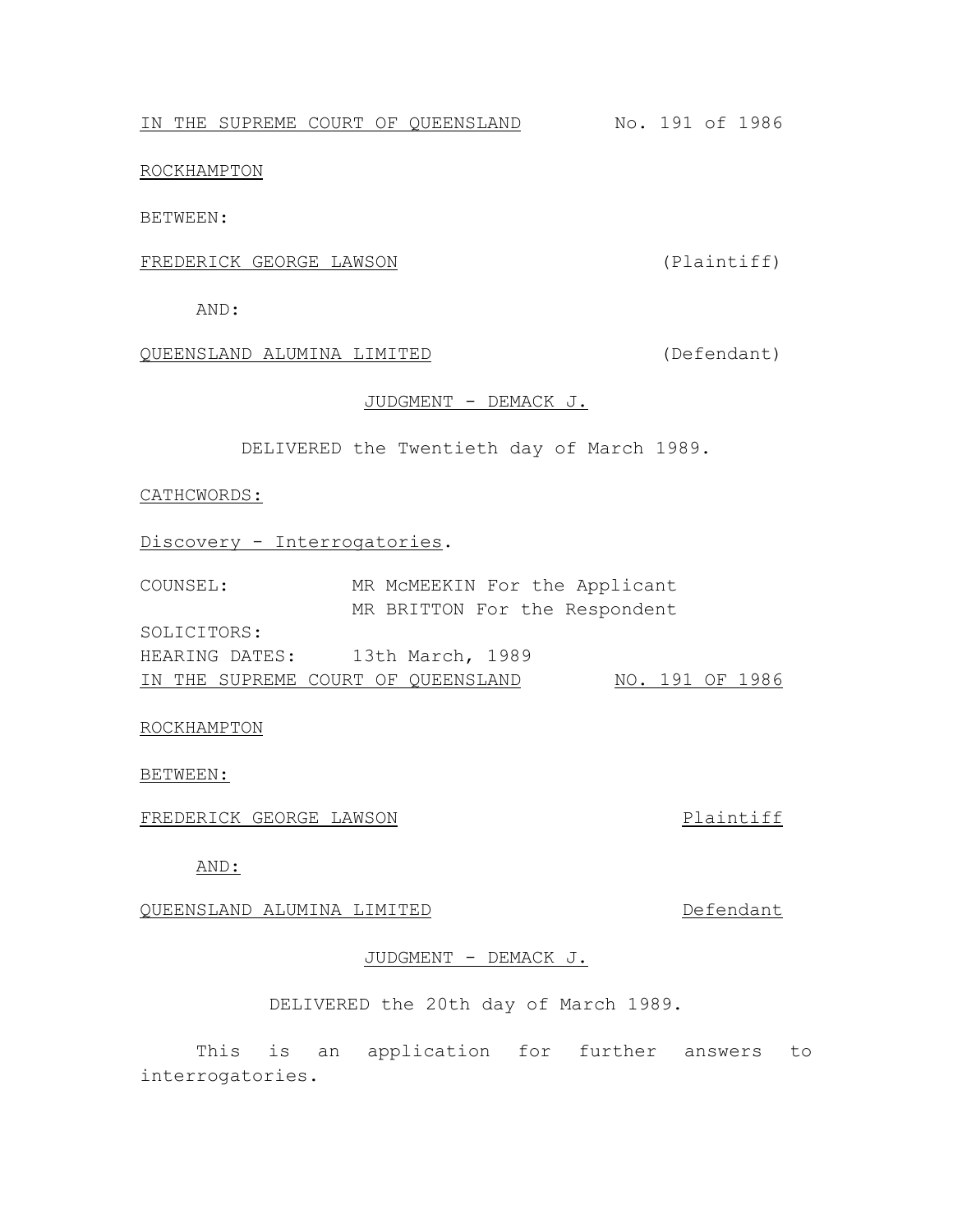The plaintiff alleges in his statement of claim that he was injured while trying to avoid a solution of hot water and caustic soda which escaped from the 4B washer overflow manifold at the defendant's plant. The alleged reason for the emission is that a gland follower blew out. The allegations have been particularised in considerable detail, and I do not intend to set them out in full. Ten interrogatories are involved in the application and I shall deal with these one by one.

Interrogatory 5 is in the following terms:

"5. What instructions, if any were given to the Plaintiff by the Defendant, its servants or agents, as to the actions the Plaintiff should take on the occurrence of a sudden blow out involving the spray of hot water and/or caustic solution towards him when standing on a pump platform in "the vicinity of 4B washer overflow manifold?"

The defendant's answer is in these terms:

"In answer to Interrogatory number 5 the Defendant says that it is not necessary to answer this Interrogatory upon the basis that none of the employees of the Defendant had knowledge of the occurrence of a sudden blowout involving the spray of hot water and/or caustic solution towards the Plaintiff when the Plaintiff was standing on a pump platform in the vicinity of 4B washer overflow manifold."

This is clearly not a responsive answer. The interrogatory is relevant to the issues raised in the statement of claim, and should be answered.

Interrogatory 6 is consequential upon interrogatory 5. The answer given is not responsive to the question, and a responsive answer should be given, consequent upon the answer to interrogatory 5.

Interrogatory 7 is in the following terms:—

"7. What steps, if any, were taken by the Defendant to ensure that the Plaintiff was not likely to be sprayed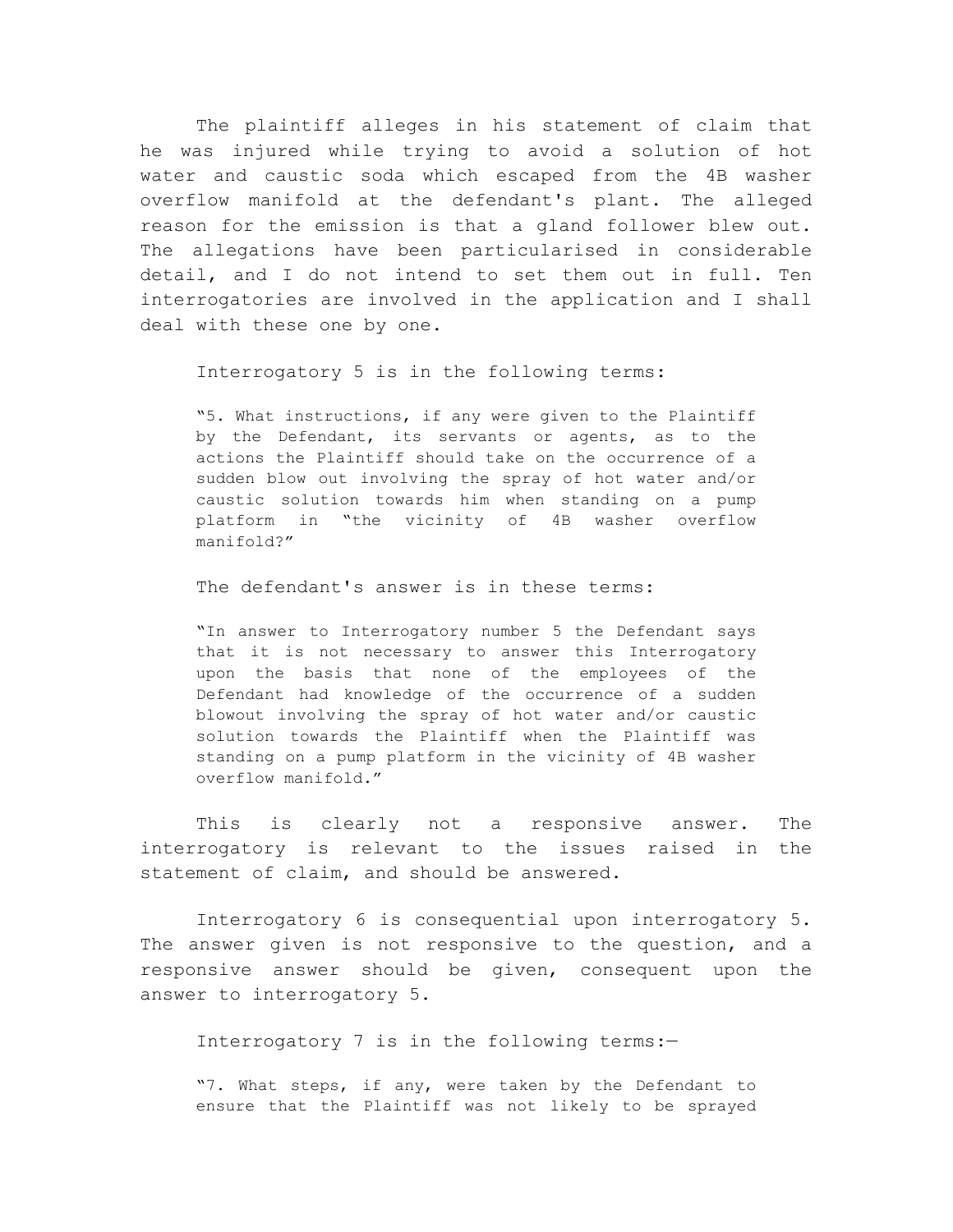with a solution of hot water and caustic soda whilst carrying out his duties at the pump platform?"

The defendant's answer is in these terms:-

"7. In answer to Interrogatory number 7 the Defendant says that the Plaintiff received training in the following:—

Hazards recognition and hazard control and wearing protective equipment

The action to be taken in the case of a blowout and/or discharge from a pump of valve.

The Plaintiff had himself been responsible for the conduct of training of the employees of the Company under his supervision and control in hazards recognition and hazard control."

It is obvious that what the question sought was the details unexpressed in the second sentence. These details should now be given.

Interrogatory 9 is in the following terms:—

"9. What system of work was laid down by the Defendant which employees were to follow in circumstances of a gland follower blowing out whilst an employee was standing on a pump platform in the vicinity of 4B washer overflow manifold?"

The defendant's answer is in these terms:-

"9. In answer to Interrogatory number 9 the Defendant says that it takes objection to answering this Interrogatory upon the basis that the Interrogatory assumes the existence of a fact which is not admitted in the pleadings or in the Defendant's answers to these Interrogatories, namely that there was a system of work laid down by the Defendant which employees of the Defendant were to follow in the circumstances of a gland follower blowing out whilst an employee was standing on a pump platform in the vicinity of 4B washer overflow manifold."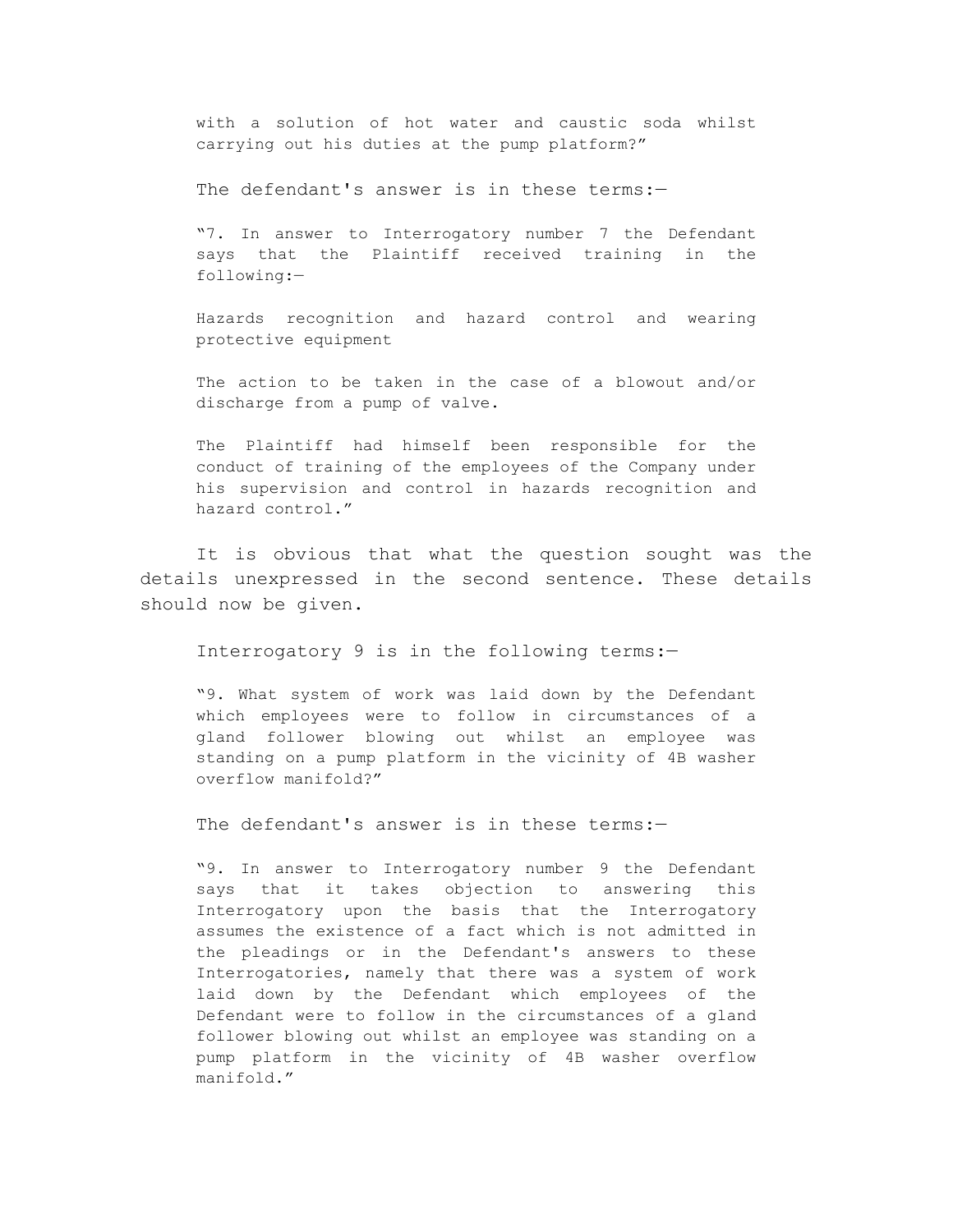The interrogatory is relevant to the issues, and it is not dependent upon an admission that there was a system of work laid down. The law casts a responsibility on the defendant in that regard, independently of any admission in the pleadings. The question concerns the system that was in fact laid down, and it should be answered.

Interrogatory 12 was in the following terms:—

"12. Has the Defendant at any time carried out any investigation as to the expense of:—

- (a) providing protective equipment to employees sufficient to protect them from solutions of hot water and caustic soda;
- (b) providing a system of warning or alarm sufficient to warn employees of the possibility of a blowout of a gland follower;
- (c) providing guards around pumps sufficient to protect employees from a sudden blowout from a gland follower?"

The defendant's answer was in the following terms:-

"12. In answer to Interrogatory number 12 the Defendant says that:—

- (a) the Defendant provides protective equipment to employees sufficient to protect them from any solution of hot water and caustic soda;
- (b) the Defendant takes objection to answering this part of Interrogatory number 12 upon the basis that it is unduly wide and vexatious;
- (c) the Defendant has not at any time carried out any investigation as to the expense of providing guards around pumps sufficient to protect employees from a sudden blowout of a gland follower."

This interrogatory deals with an issue that is relevant to the pleadings, namely the expense of providing certain matters which, it is alleged, are necessary if the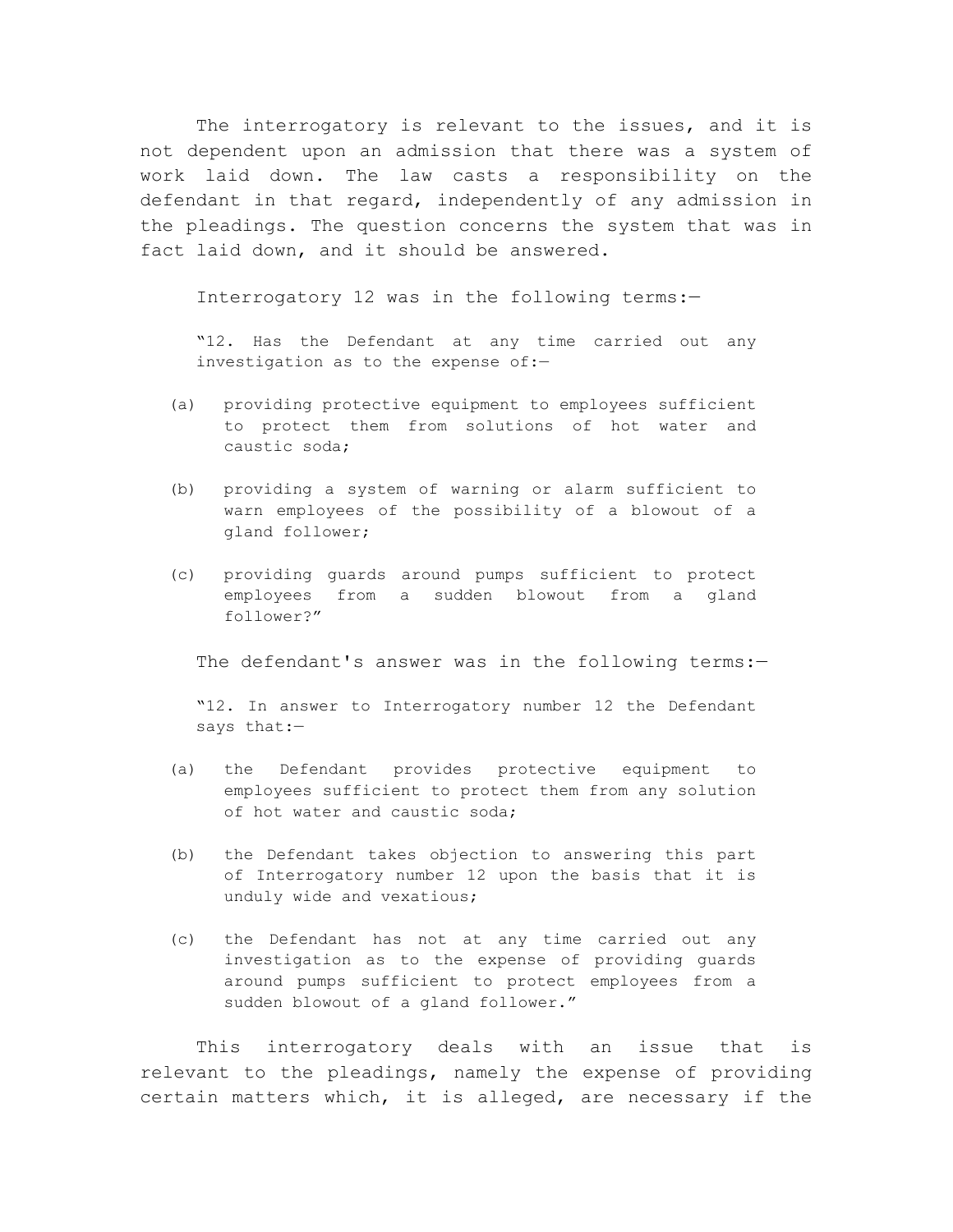system of work is to be safe. The answer 12(a) is not responsive to that question, and should be answered responsively. So far as 12(b) is concerned, this is relevant to the issues raised in the notice of further and better particulars of the statement of claim, clause 1(b) which reads:—

"The system of warnings or alarms as to the possibility of a blow out occurring that the Defendant failed to install was an alarm system which would indicate that hot caustic soda solution had escaped from the pump or was likely to escape thereby injuring workers;"

This then is one of the matters raised in the pleadings and the investigation of the cost of such a matter is also relevant. The question should be answered. Answer 12(c) is a responsive answer and a complete one.

Interrogatory 13 is consequential upon the answers given to interrogatory 12, and a further answer should be given, dependent on the content of the further answers to 12.

Interrogatory 21 concerns the plaintiff's gross weekly wage at the date of the termination of his employment. This was answered, but the plaintiff's solicitors contends that other material from the defendant indicates the answer is wrong. In the circumstances, where the assertions are based on income in previous years, I am not satisfied there is material sufficient to justify ordering a further answer.

Interrogatory 22 is in the following terms:—

"22. What gross wages, including allowances and identifying same, by reference to employees of commensurate seniority and efficiency, would the plaintiff have earned with the Defendant during the following periods:—

(a) from the date of termination of his employment to the 30th June next following the date of such termination;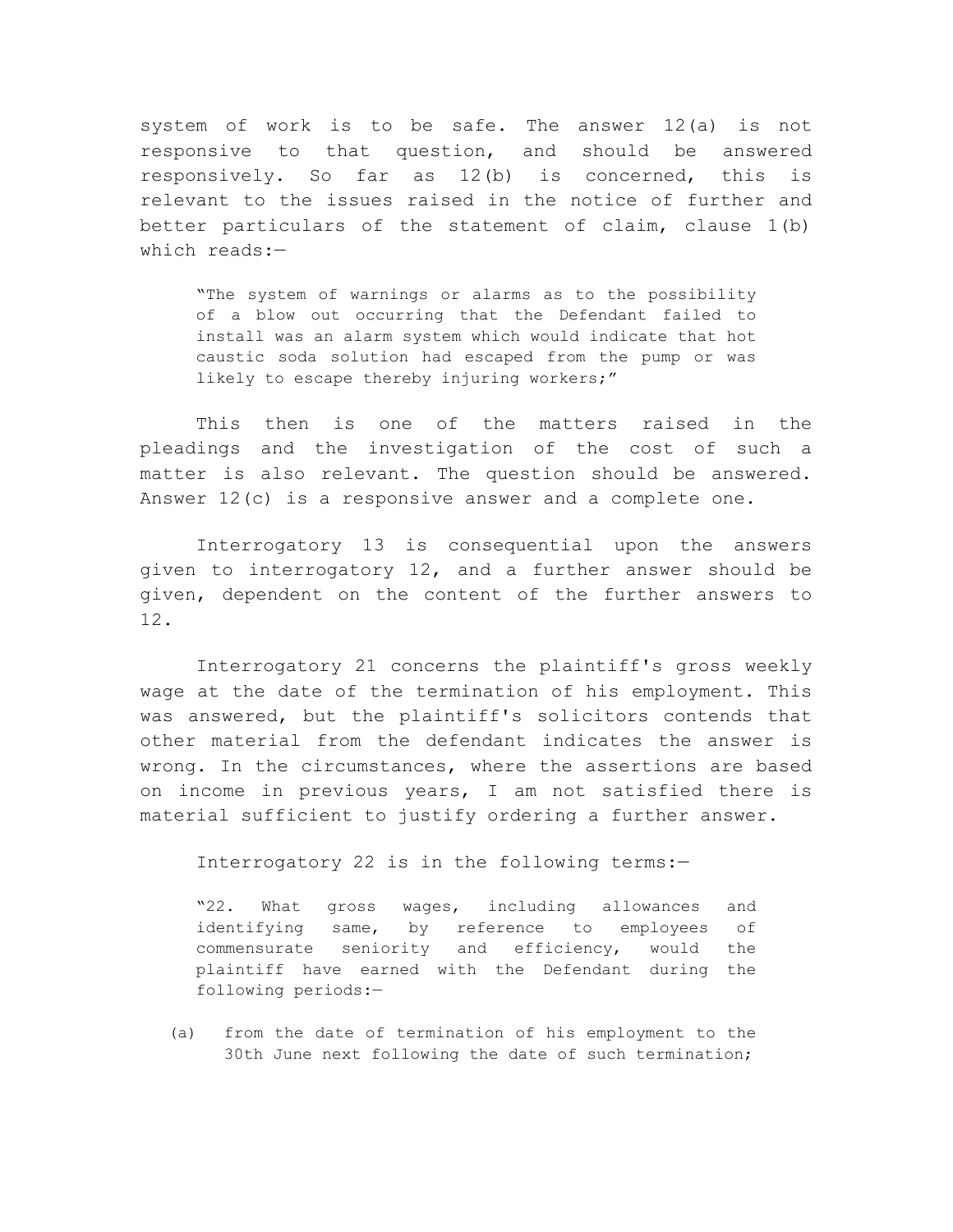- (b) each year ending the 30th June next following the period referred to in subparagraph (a) hereof;
- (c) the period from the 1st July next preceding the date of the Defendant's answers to these Interrogatories to the date of its answers to these Interrogatories."

The defendant's answer is in the following terms:-

"22. In answer to Interrogatory number 22 the Defendant says that it objects to answering this Interrogatory upon the basis that it assumes the existence of a fact not admitted by the Defendant in the pleadings or in previous answers by the Defendant to these Interrogatories, namely that the Plaintiff would have remained in employment with the Defendant during the following periods:-

- (a) from the date of termination of the Plaintiff's employment to the 30th June next following the date of such termination;
- (b) each year ending the 30th day of June, next following the period referred to in subparagraph (a) hereof;
- (c) the period from the 1st July next preceding the date of the Defendants answers to these Interrogatories to the date of its answers to these Interrogatories."

The objection taken is valid. However, the issue with which the interrogatory attempted to deal is relevant to the question of damages and, indeed, is of major importance on that issue. The plaintiff should have leave to deliver a further interrogatory which has inserted in interrogatory 22 after the word "earned" the words "if he had worked".

Interrogatories 25 and 26 ask questions about any superannuation scheme associated with the plaintiff's employment with the defendant. The defendant has objected to answer on the basis that the matter is not relevant to the matters in issue in the pleadings. This is not so. The plaintiff claims to be completely incapacitated from earning an income and to have lost earnings. Superannuation for employees has long been regarded as part of the total wages package which an employee earns and which is part of